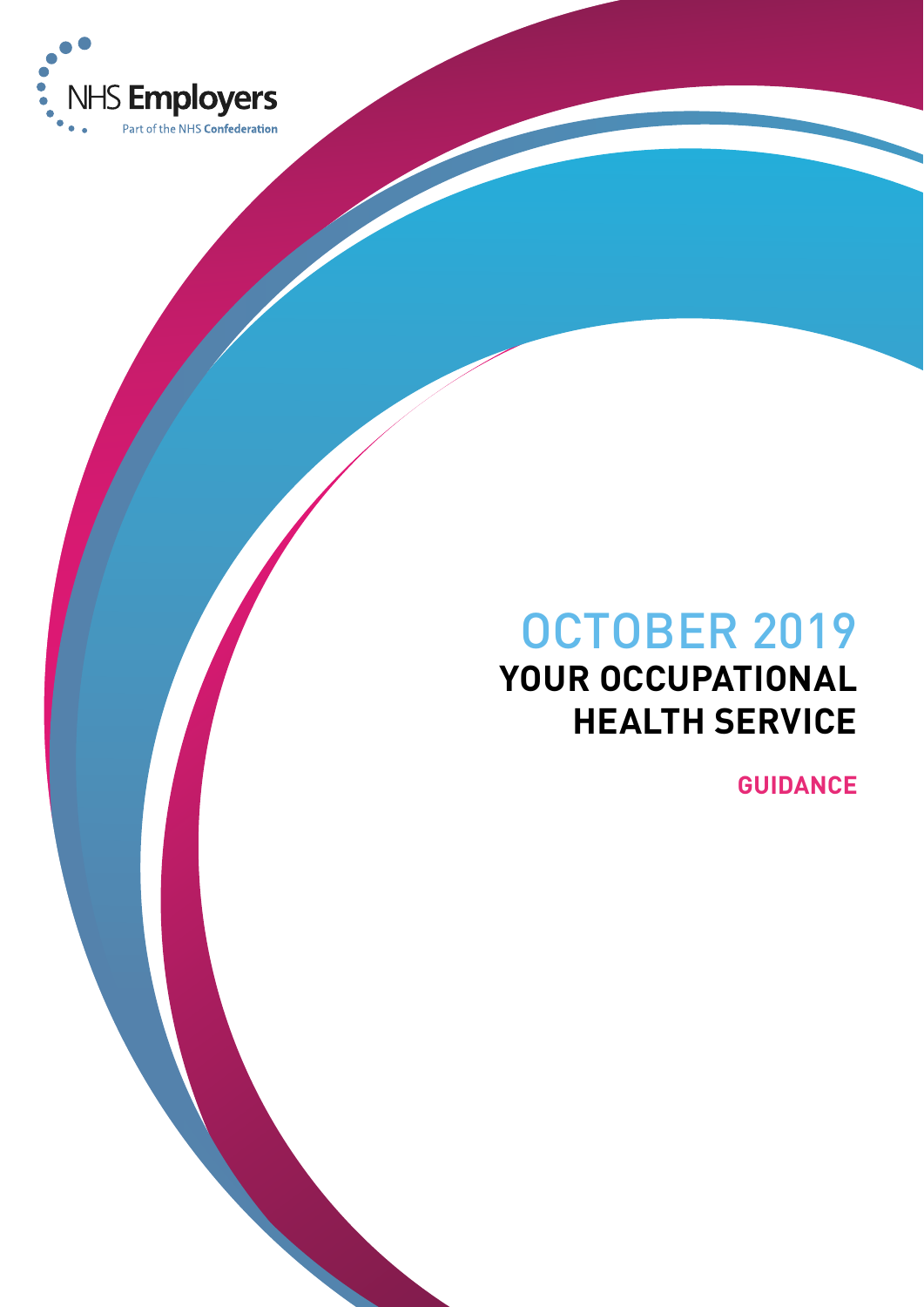### **INTRODUCTION**

Occupational health (OH) is a specialist clinical service that provides clear benefits to staff and patients, as well as contributing to the productivity of an organisation as an investment in the health and wellbeing of the workforce.

The aim of this guide is to ensure that NHS organisations are clear about what they can expect from their OH service. It also provides guidance on how they can monitor that service, and what to do with the information to ensure the service delivers the best support to staff. Ensuring that your OH service is working well for your trust will enable staff to deliver safe, effective and efficient patient care.

Where NHS organisations prioritise staff health and wellbeing, performance is enhanced, patient care improves, staff retention is higher and sickness absence is lower. There is also evidence that access to good OH support improves staff engagement and can contribute to cultural change.

### **WHAT CAN YOU EXPECT?**

The vision and minimum standards state that OH services should:

- be a team of health at work champions preventing ill health associated with work
- provide timely intervention and rehabilitation
- promote wellbeing
- contribute to audit, research and training of a  $\bullet$ sustainable OH workforce
- measure performance and provide regular reports to senior managers and the Board
- engage in assessing staff health needs and design services to support them
- make the case for innovation and investment in staff health
- provide an excellent clinical service, with Ω consistent and reliable support

OH providers supporting NHS staff must either have Safe Effective Quality Occupational Health Service (SEQOHS) accreditation or be working towards it. These standards are grouped into six domains which describe the way in which all OH services should operate.

The six domains applicable to all OH services are:

| <b>Business</b><br>probity                 | <b>Business</b><br>integrity and<br>financial<br>propriety |
|--------------------------------------------|------------------------------------------------------------|
| Information<br>governance                  | Adequacy and<br>confidentiality of<br>records              |
| People                                     | Competency and<br>supervision of<br>OH staff               |
| Facilities and<br>equipment                | Safe, accessible<br>and appropriate                        |
| <b>Relationships</b><br>with<br>purchasers | Fair dealing and<br>customer focus                         |
| Relationships<br>with workers              | Fair treatment,<br>respect and<br>involvement              |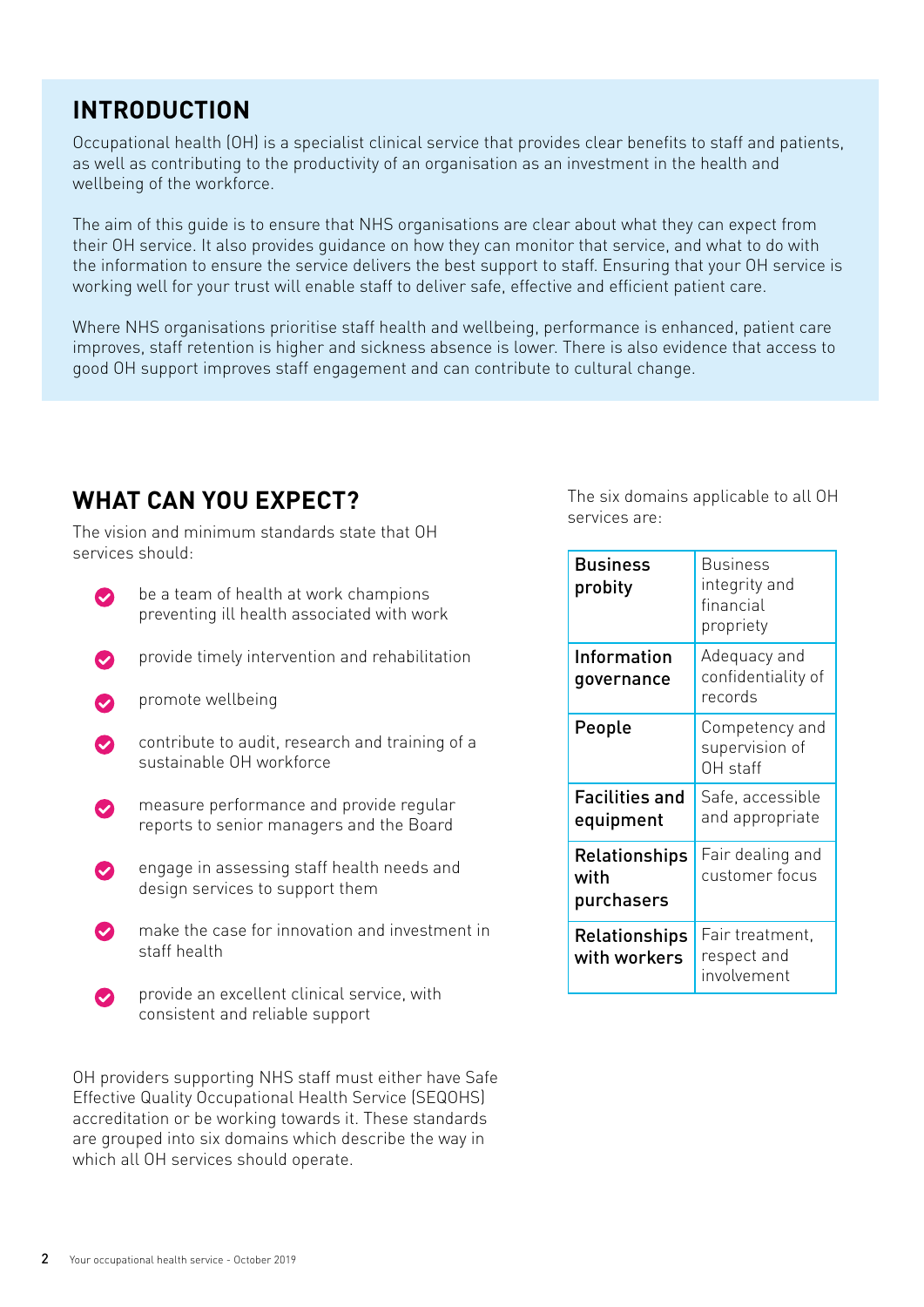For OH services delivering to the NHS, additional standards relating to their ability to deliver six 'core' services is required. This consists of:

| Prevention                            | The prevention of ill health<br>caused or exacerbated by<br>work                                                           |
|---------------------------------------|----------------------------------------------------------------------------------------------------------------------------|
| <b>Timely intervention</b>            | Early treatment of the<br>main causes of absence in<br>the NHS                                                             |
| <b>Rehabilitation</b>                 | A process to help staff stay<br>in or return to work after<br>illness                                                      |
| <b>Health assessments for</b><br>work | Supporting organisations<br>to manage attendance and<br>retirement                                                         |
| Promotion of health and<br>wellbeing  | Using the workplace to<br>promote improved health<br>and wellbeing                                                         |
| <b>Teaching and training</b>          | Promoting the health<br>and wellbeing approach<br>amongst all staff and<br>ensuring the availability of<br>future OH staff |

For more information about these standards, please refer to ['Commissioning Occupational Health Services'](https://www.nhsemployers.org/case-studies-and-resources/2019/10/commissioning-occupational-health-services).

You may be unsure whether your OH service providers are meeting some of the standards in the checklist; in this instance we encourage open conversations between OH and HR teams.

The [NHS Health at Work Network](http://www.nhshealthatwork.co.uk/) represents in-house NHS OH services in England, and is a useful source of help, support and advice.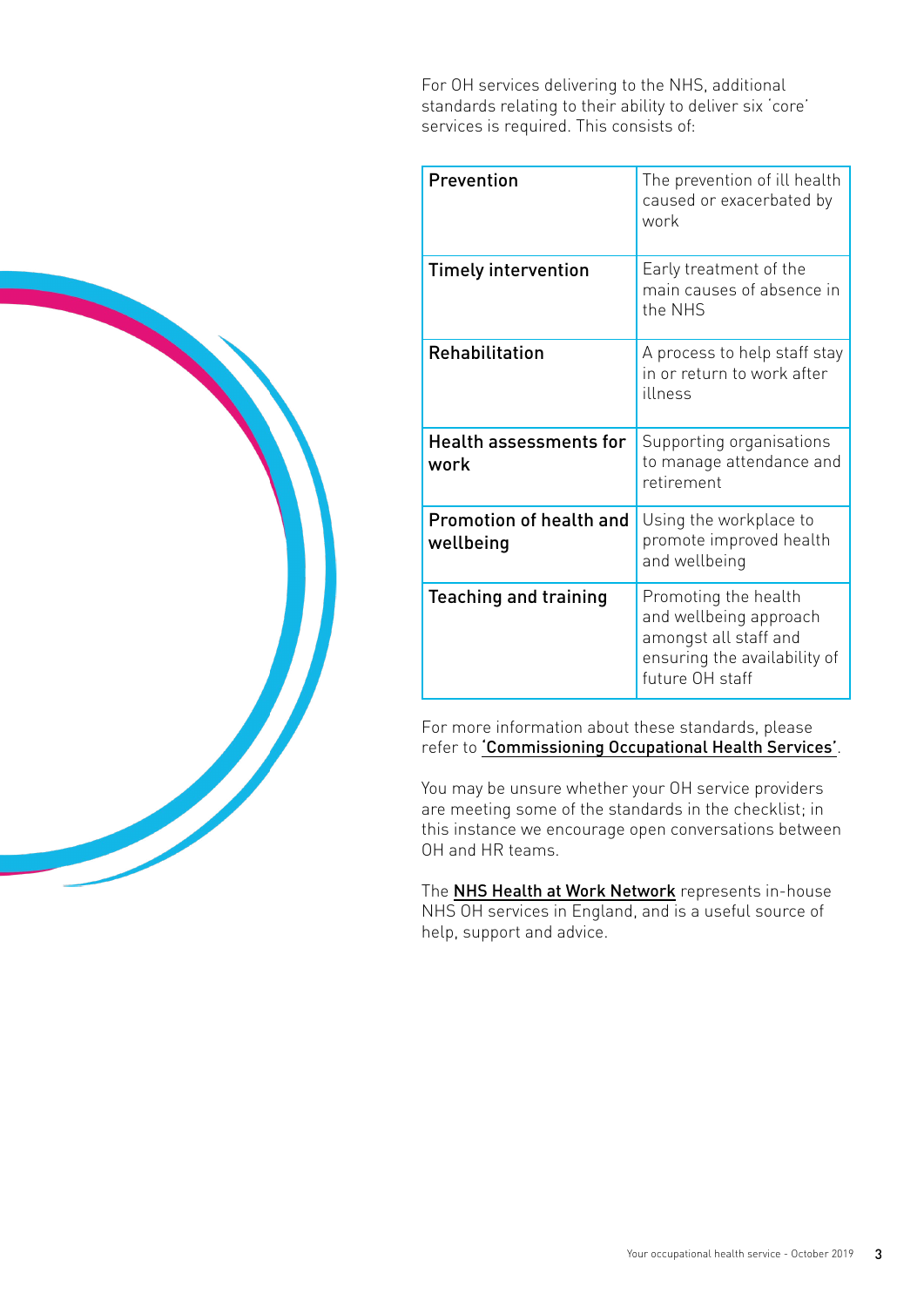### **VISION AND MINIMUM STANDARDS CHECKLIST**

#### **Accreditation**

Working towards or achieved  $\Box$ accreditation of the Faculty of Occupational Medicine SEQOHS standards.

#### **OH business delivery**

- $\Box$ Provides an accessible service.
- Provides a fair and equality-centred  $\Box$ service.
- Is impartial, approachable and  $\Box$ receptive to both clients and employer.
- $\Box$ Sets out the services to be delivered in a contract, outlining the quality of delivery standards.
- Articulates the range of services  $\Box$ required and how they will be promoted and marketed through a business plan.
- $\Box$ Works in partnership with all healthcare services in the locality. Focuses on high-quality, clinically-led and evidence-based services.
- $\Box$ Works in partnership with other organisations and businesses in the local community.
- $\Box$ Underpins service provision with innovation.
- $\Box$ Offers a depth of specialism relevant to the specific requirements of the organisation.
- Offers training opportunities to п. OH staff. Links with public health professionals and initiatives.
- $\Box$ Contributes to the development of the academic base for OH services.

#### **Contributes to organisation**

- Contributes to organisational  $\Box$ productivity.
- Regularly contributes to board-level  $\Box$ health and wellbeing reports.
- OH staff engage with managers and  $\Box$ staff representatives.
- $\Box$ OH services are aligned to HR strategies.
- OH services are aligned with the NHS  $\Box$ constitution.
- Engages with NHS in relevant  $\Box$ partnership forums/join negotiating consultative committees and health and safety committees.

#### **Service delivery**

- $\Box$ Contributes to prevention of ill health or injury at work.
- Provides timely interventions focused  $\Box$ on addressing the main causes of sickness absence.
- Offers rapid access to intervention that  $\Box$ enables early return to work.
- Offers health assessments for work.  $\Box$ Promotes health and wellbeing in the workplace.
- Teaches and trains.  $\Box$
- $\Box$ OH staff contribute to teaching and training staff around relevant health and wellbeing issues.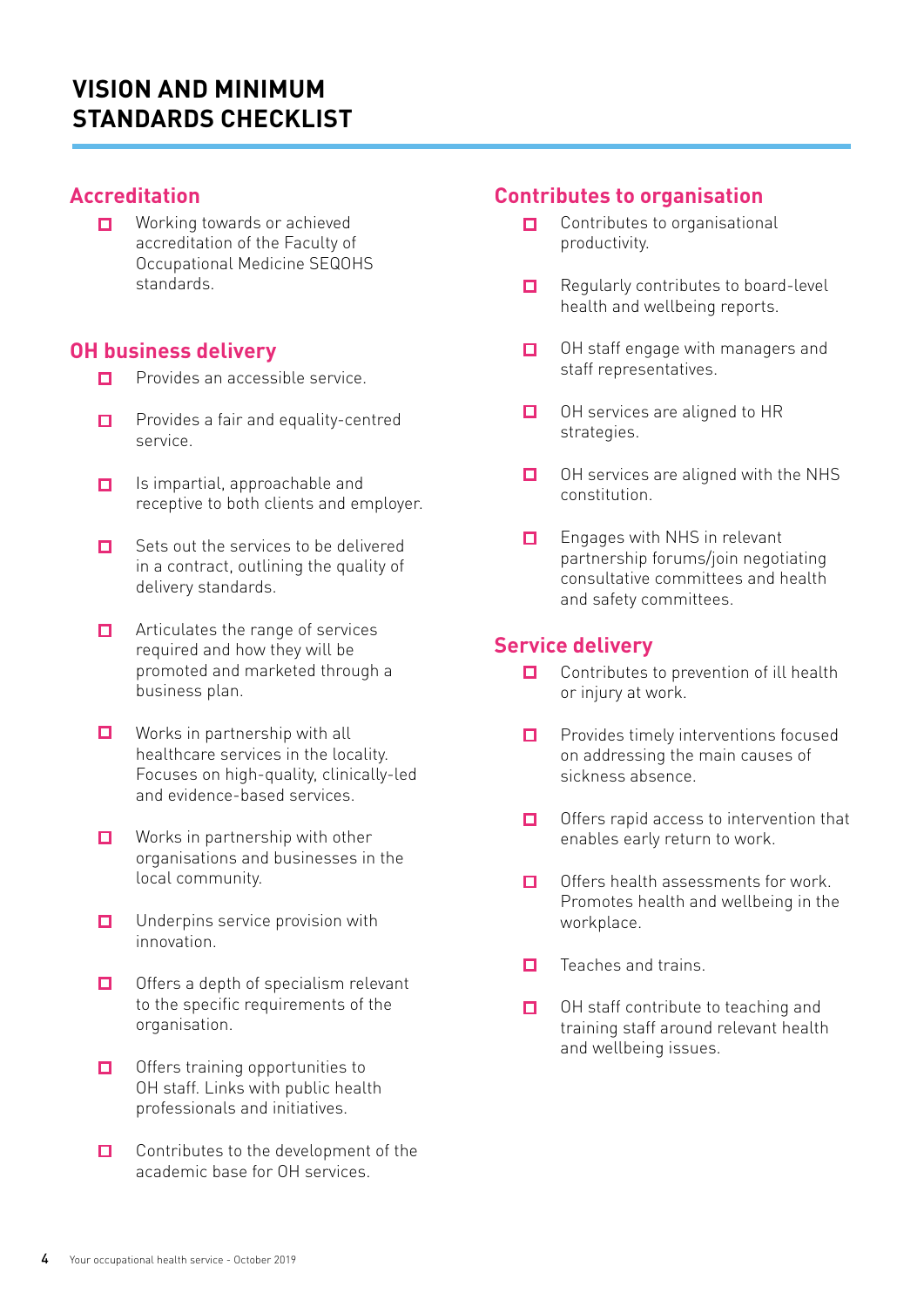

The following section of this document is to assist HR teams within NHS trusts and OH services in knowing which data to collect to assess and monitor the health and wellbeing of the workforce, demonstrate a commitment to staff health and wellbeing, and monitor the activities and quality of OH services and care.

### **METRICS TO MONITOR STAFF HEALTH AND WELLBEING**

As part of your review of OH services, the HR team will need to assess the health and wellbeing of your staff. Although this may seem a subjective task, there is quantitative data that can be used such as data sourced from the Electronic Staff Record (ESR) (note data can be broken down into medical cause and into staff group). There is also data from the annual NHS staff survey which will help you build the picture within your trust.

# **METRICS TO MONITOR ACTIVITIES OF OH SERVICES**

It is important to recognise how the OH services are used; this can be achieved by speaking with your OH service provider and asking for records and statistics about the service. Part of the minimum standards is data provision, so they will be able to provide the following information:

- number of referrals from managers
- number of self-referrals
- number of telephone enquiries handled
- number of email enquiries handled
- $\bullet$ number of sharps/contamination injuries managed
- number of vaccinations given
- number of workplace visits
- number of training courses/lectures delivered
- number of health surveillance assessments made

The information gained by tracking these statistics every month and creating an annual report could help determine how you develop your OH services going forward.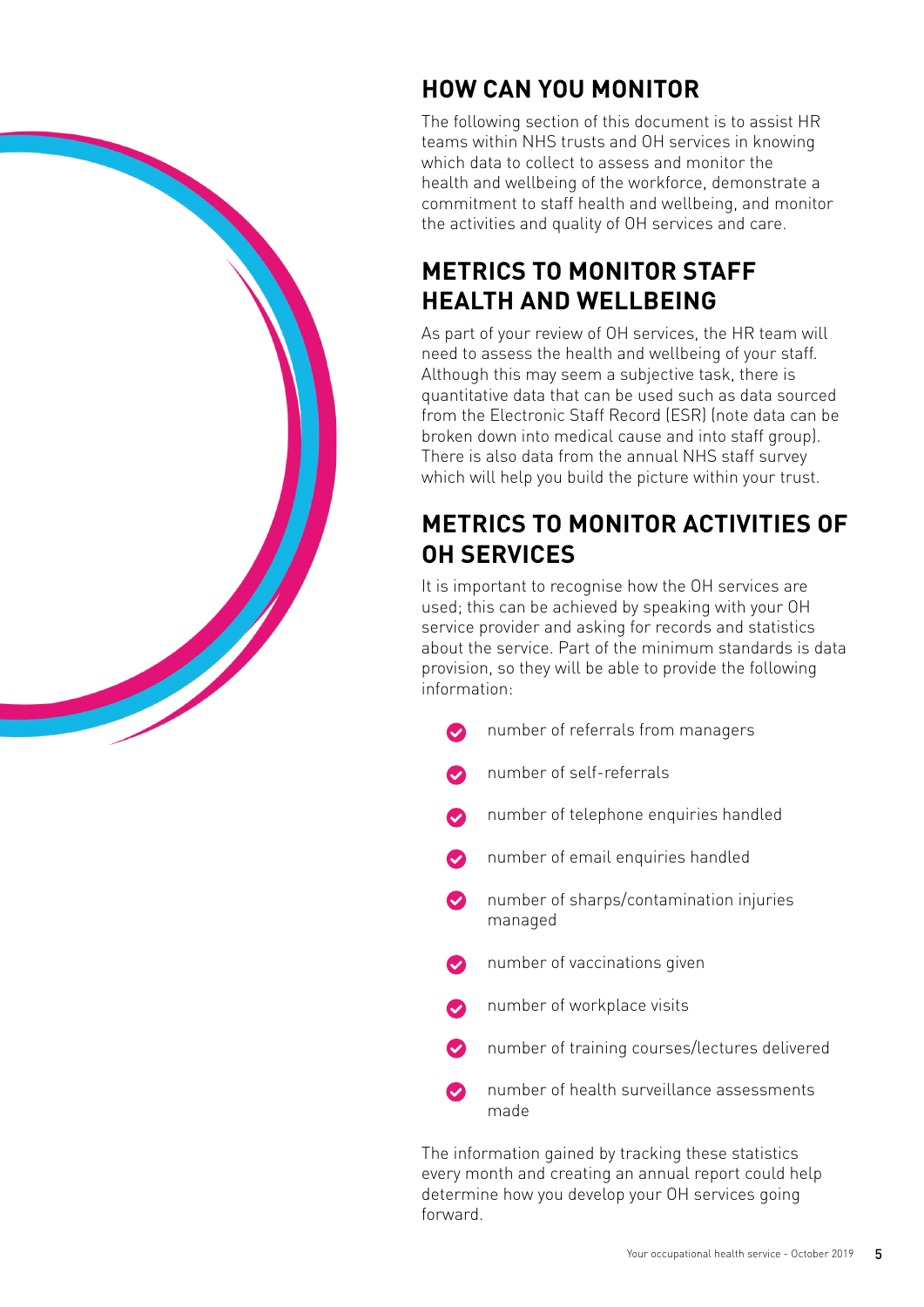# **METRICS TO MONITOR QUALITY OF OCCUPATIONAL HEALTHCARE**

The following metrics – which OH should be able to provide upon request – will show how responsive and effective your OH services are in impacting on the health and wellbeing of staff.

| <b>Metric</b>                                                              | <b>Notes</b>                                                                                                                                                                                                   |  |
|----------------------------------------------------------------------------|----------------------------------------------------------------------------------------------------------------------------------------------------------------------------------------------------------------|--|
| Sourced from OH records                                                    |                                                                                                                                                                                                                |  |
| Time from referral to first appointment                                    | Frequency distribution                                                                                                                                                                                         |  |
| Time from first appointment to delivery of a report<br>to manager          | Frequency distribution                                                                                                                                                                                         |  |
| Completeness of hepatitis B immunisation                                   | Number and % of sharps injuries managed<br>in which injured member of staff was fully<br>immunised against hepatitis B                                                                                         |  |
| Prevalence of return-to-work planning                                      | Number and % of patients who when first seen<br>after an absence of >four weeks have had a<br>documented return-to-work plan considered                                                                        |  |
| Prevalence of referral of musculoskeletal<br>disorders for treatment       | Number and % of patients seen after an absence<br>of >four weeks because of musculoskeletal<br>disorder, who are under care of or have been<br>referred to a treatment service where clinically<br>appropriate |  |
| Completeness of referral for longer term sickness<br>absence               | Number of patients seen by OH after >four weeks<br>absence as a % of all employees with >four weeks<br>absence beginning in same period                                                                        |  |
| Incidence of patient complaints                                            | Number, with breakdown by nature of complaint                                                                                                                                                                  |  |
| <b>Sourced from ESR</b>                                                    |                                                                                                                                                                                                                |  |
| Return to work following longer term absence                               | Number and % of employees with sickness<br>absence lasting >four weeks who remain off work<br>at 12 weeks                                                                                                      |  |
| Prevalence of employees on half or no pay<br>because of prolonged sickness | Numbers and as a % of all employees (separately<br>for half and no pay)                                                                                                                                        |  |
| Sourced from OH satisfaction surveys                                       |                                                                                                                                                                                                                |  |
| Prevalence of satisfied OH patients                                        | Number and % satisfied                                                                                                                                                                                         |  |
| Prevalence of satisfied managers                                           | Number and % satisfied                                                                                                                                                                                         |  |

OH providers supporting NHS staff should produce an annual audit plan and provide periodic reports demonstrating the actions that have been taken as a result of audit. This plan should normally be included in and monitored with trusts' complete plans for audit in all clinical services.

OH providers supporting NHS staff should undertake systematic audit of their clinical practice and participate in clinical benchmarking/audits of OH. The main source of audit support and clinical benchmarking is the **[Faculty of Occupational Medicine's MoHaWK service](https://mohawk.fom.ac.uk/)**.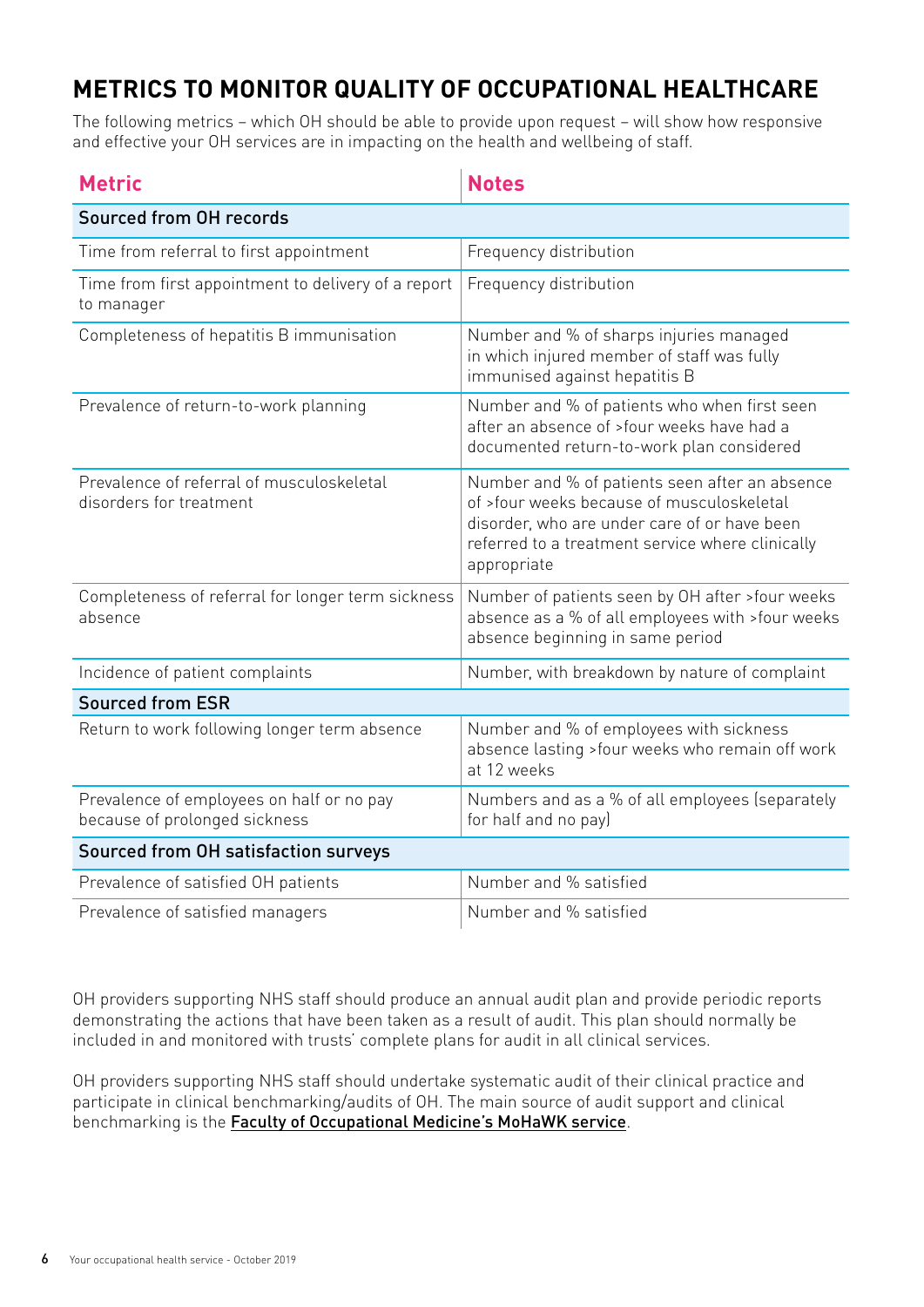# **WHAT TO DO WITH THE INFORMATION**

Once you have collated the information you can see how healthy your workforce is, how effective the OH Service provider is, and the impact that OH Service has on staff health and wellbeing. You will then be able to work in conjunction with the OH Service providers to improve the health and wellbeing of staff. In order to improve provision of OH services you will need to speak to a wide variety of audiences. The table below shows some examples of the types of information different working groups may want or need:

| <b>Audience</b>                  | <b>Information</b>                                                                                                                                           |
|----------------------------------|--------------------------------------------------------------------------------------------------------------------------------------------------------------|
| <b>Trust Boards</b>              | Targeted information which indicates the general<br>health and wellbeing of the workforce and the<br>impact any initiatives have had on the business.        |
| Staff who manage contract for OH | Detailed information about OH Service<br>performance and activity.                                                                                           |
| Service Managers                 | Small number of key statistics relevant to their<br>area which can be rapidly assimilated, with<br>the option to delve deeper where problems are<br>evident. |
| OH Service Managers              | Wide range of data relating to OH service<br>performance and its wider impact on staff health<br>and wellbeing and organisational performance.               |
| External organisations           | Data on health and wellbeing, for example, the<br>Care Quality Commission, NHS Improvement/<br>NHS England.                                                  |

### **CONCLUSION**

This document should make it clear what services OH providers should be delivering, how OH services can be monitored, and what can be done with the information collated from both HR teams and OH service providers.

A healthy and happy workforce is one step towards improved patient care, so ensuring OH services are delivering the best service possible is imperative.

For any further information about occupational health services, please see the **[NHS Employers](https://www.nhsemployers.org/retention-and-staff-experience/health-and-wellbeing/the-way-to-health-and-wellbeing/evidence-base/hee-mental-wellbeing-report-recommendations)** website or the [NHS Health at Work](http://www.nhshealthatwork.co.uk/) website.